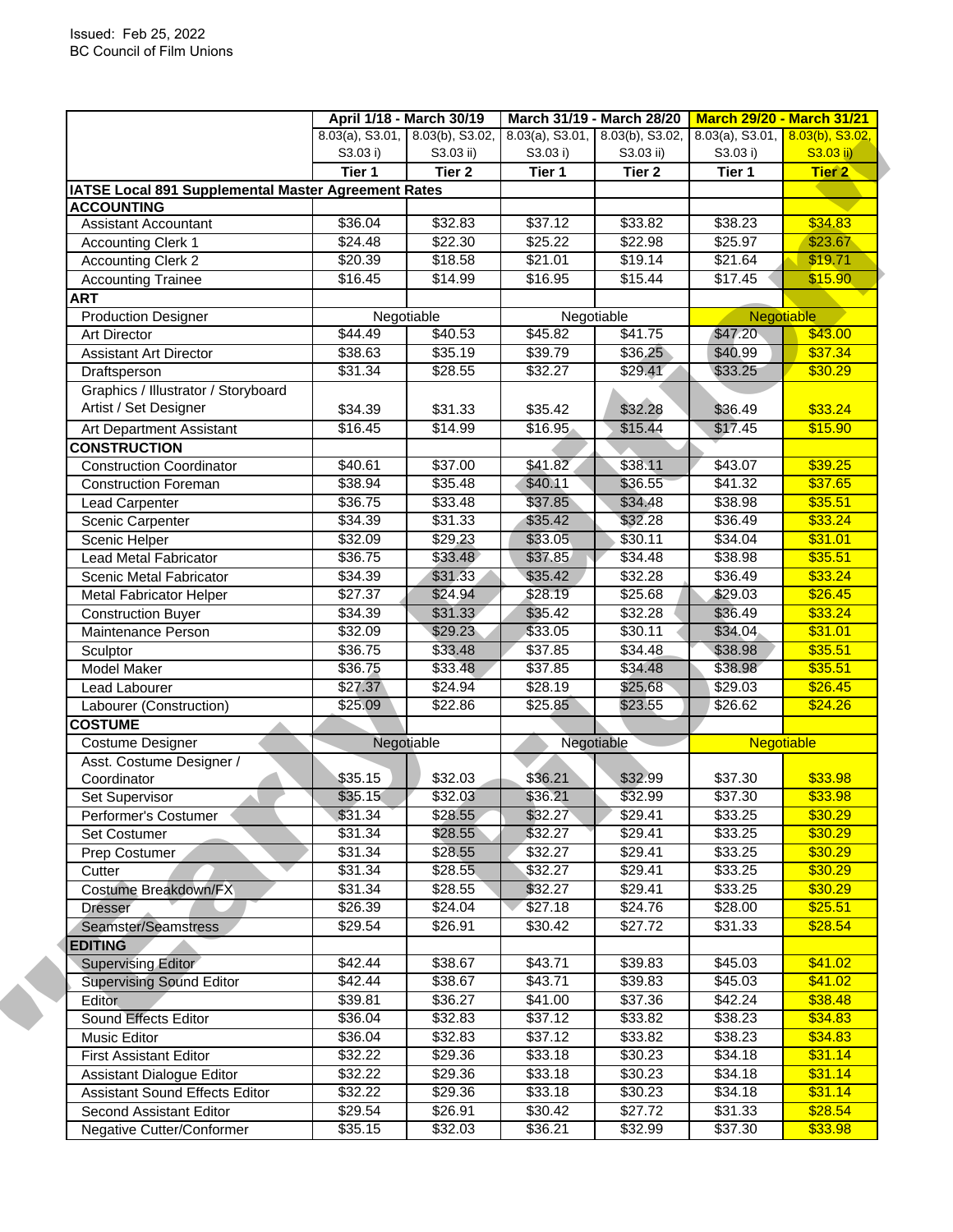|                                                                                                                                           |                 | April 1/18 - March 30/19 |                 | March 31/19 - March 28/20   March 29/20 - March 31/21 |         |               |
|-------------------------------------------------------------------------------------------------------------------------------------------|-----------------|--------------------------|-----------------|-------------------------------------------------------|---------|---------------|
|                                                                                                                                           | Tier 1          | Tier 2                   | Tier 1          | Tier 2                                                | Tier 1  | <b>Tier 2</b> |
| IATSE Local 891 Supplemental Master Agreement Rates (continued)                                                                           |                 |                          |                 |                                                       |         |               |
| <b>FIRST AID/CRAFT SERVICE</b>                                                                                                            |                 |                          |                 |                                                       |         |               |
| <b>First Aid/Craft Service</b>                                                                                                            | \$36.04         | \$32.83                  | \$37.12         | \$33.82                                               | \$38.23 | \$34.83       |
| <b>First Aid</b>                                                                                                                          | \$29.54         | \$26.91                  | \$30.42         | \$27.72                                               | \$31.33 | \$28.54       |
| <b>Craft Service</b>                                                                                                                      | \$27.37         | \$24.94                  | \$28.19         | \$25.68                                               | \$29.03 | \$26.45       |
| <b>GREENS</b>                                                                                                                             |                 |                          |                 |                                                       |         |               |
| <b>Head Greensperson</b>                                                                                                                  | \$36.04         | \$32.83                  | \$37.12         | \$33.82                                               | \$38.23 | \$34.83       |
| Best Person (Lead Person)                                                                                                                 | \$32.22         | \$29.36                  | \$33.18         | \$30.23                                               | \$34.18 | \$31.14       |
| Greensperson                                                                                                                              | \$29.54         | \$26.91                  | \$30.42         | \$27.72                                               | \$31.33 | \$28.54       |
| Greens Helper                                                                                                                             | \$26.39         | \$24.04                  | \$27.18         | \$24.76                                               | \$28.00 | \$25.51       |
| <b>GRIPS</b>                                                                                                                              |                 |                          |                 |                                                       |         |               |
| Key Grip                                                                                                                                  | \$36.04         | \$32.83                  | \$37.12         | \$33.82                                               | \$38.23 | \$34.83       |
| Second Grip                                                                                                                               | \$32.22         | \$29.36                  | \$33.18         | \$30.23                                               | \$34.18 | \$31.14       |
| Leadman/Setup                                                                                                                             | \$32.22         | \$29.36                  | \$33.18         | \$30.23                                               | \$34.18 | \$31.14       |
| <b>Dolly Operator</b>                                                                                                                     | $\sqrt{$32.22}$ | \$29.36                  | \$33.18         | \$30.23                                               | \$34.18 | \$31.14       |
| Rigging Grip                                                                                                                              | \$31.34         | \$28.55                  | \$32.27         | \$29.41                                               | \$33.25 | \$30.29       |
| Grip                                                                                                                                      | \$29.54         | \$26.91                  | \$30.42         | \$27.72                                               | \$31.33 | \$28.54       |
| HAIR                                                                                                                                      |                 |                          |                 |                                                       |         |               |
| Hair Department Head                                                                                                                      | \$36.04         | \$32.83                  | \$37.12         | \$33.82                                               | \$38.23 | \$34.83       |
| <b>Assistant Hairstylist</b>                                                                                                              | \$32.22         | \$29.36                  | \$33.18         | \$30.23                                               | \$34.18 | \$31.14       |
| Second Assistant Hairstylist                                                                                                              | \$29.54         | \$26.91                  | \$30.42         | \$27.72                                               | \$31.33 | \$28.54       |
| <b>LIGHTING/ELECTRICS</b>                                                                                                                 |                 |                          |                 |                                                       |         |               |
| Chief Lighting Technician /                                                                                                               |                 |                          |                 |                                                       |         |               |
| Gaffer                                                                                                                                    | \$36.04         | \$32.83                  | \$37.12         | \$33.82                                               | \$38.23 | \$34.83       |
| Asst. Chief Lighting Tech. /                                                                                                              |                 |                          |                 |                                                       |         |               |
| <b>Best Boy</b>                                                                                                                           | \$32.22         | \$29.36                  | \$33.18         | \$30.23                                               | \$34.18 | \$31.14       |
| <b>Lighting Board Operator</b>                                                                                                            | \$32.22         | \$29.36                  | \$33.18         | \$30.23                                               | \$34.18 | \$31.14       |
| <b>Rigging Gaffer</b>                                                                                                                     | \$32.22         | \$29.36                  | 333.18          | \$30.23                                               | \$34.18 | \$31.14       |
| Generator Operator                                                                                                                        | \$32.22         | \$29.36                  | \$33.18         | \$30.23                                               | \$34.18 | \$31.14       |
| Lighting Technician /                                                                                                                     |                 |                          |                 |                                                       |         |               |
| Lamp Operator*                                                                                                                            | \$29.54         | \$26.91                  | \$30.42         | \$27.72                                               | \$31.33 | \$28.54       |
| Set Wireman                                                                                                                               | \$31.34         | \$28.55                  | \$32.27         | \$29.41                                               | \$33.25 | \$30.29       |
| Any Lighting Technician who is assigned to operate balloon lighting shall receive \$0.80 per hour more than the Lighting Technician rate. |                 |                          |                 |                                                       |         |               |
| <b>MAKE-UP</b>                                                                                                                            |                 |                          |                 |                                                       |         |               |
| Special Makeup Effects                                                                                                                    |                 | Negotiable               |                 | Negotiable                                            |         | Negotiable    |
| Makeup Department Head                                                                                                                    | \$36.04         | \$32.83                  | \$37.12         | \$33.82                                               | \$38.23 | \$34.83       |
| First Assistant Makeup Artist                                                                                                             | \$32.22         | \$29.36                  | \$33.18         | \$30.23                                               | \$34.18 | \$31.14       |
| Second Assistant Makeup Artist                                                                                                            | \$29.54         | \$26.91                  | \$30.42         | \$27.72                                               | \$31.33 | \$28.54       |
| Third Assistant Makeup Artist                                                                                                             | \$20.02         | \$18.24                  | $\sqrt{$20.62}$ | \$18.79                                               | \$21.24 | \$19.35       |
| <b>PAINTING</b>                                                                                                                           |                 |                          |                 |                                                       |         |               |
| Paint Coordinator                                                                                                                         | \$40.10         | \$36.54                  | \$41.31         | \$37.64                                               | \$42.55 | \$38.77       |
| <b>Lead Painter</b>                                                                                                                       | \$36.75         | \$33.48                  | \$37.85         | \$34.48                                               | \$38.98 | \$35.51       |
| Scenic Artist                                                                                                                             | \$36.75         | \$33.48                  | \$37.85         | \$34.48                                               | \$38.98 | \$35.51       |
| Sign Painter/Fabricator                                                                                                                   | \$36.75         | \$33.48                  | \$37.85         | \$34.48                                               | \$38.98 | \$35.51       |
| <b>Automotive Sprayer</b>                                                                                                                 | \$36.75         | \$33.48                  | \$37.85         | \$34.48                                               | \$38.98 | \$35.51       |
| Scenic Painter                                                                                                                            | \$34.39         | \$31.33                  | \$35.42         | \$32.28                                               | \$36.49 | \$33.24       |
| <b>Wallpaper Hanger</b>                                                                                                                   | \$34.39         | \$31.33                  | \$35.42         | \$32.28                                               | \$36.49 | \$33.24       |
| Plasterer                                                                                                                                 | \$34.39         | \$31.33                  | \$35.42         | \$32.28                                               | \$36.49 | \$33.24       |
| Set Painter                                                                                                                               | \$32.67         | \$29.77                  | \$33.65         | \$30.66                                               | \$34.66 | \$31.58       |
|                                                                                                                                           | \$25.09         | \$22.86                  |                 |                                                       |         | \$24.26       |
| Paint Labourer                                                                                                                            |                 |                          | \$25.85         | \$23.55                                               | \$26.62 |               |
| <b>PRODUCTION OFFICE</b>                                                                                                                  |                 |                          |                 |                                                       |         |               |
| <b>Production Office Coordinator</b>                                                                                                      | \$36.04         | \$32.83                  | \$37.12         | \$33.82                                               | \$38.23 | \$34.83       |
| Asst. Production Coordinator                                                                                                              | \$32.22         | \$29.36                  | \$33.18         | \$30.23                                               | \$34.18 | \$31.14       |
| 2nd Asst. Production Coord.                                                                                                               | \$17.98         | \$16.38                  | \$18.52         | \$16.88                                               | \$19.08 | \$17.38       |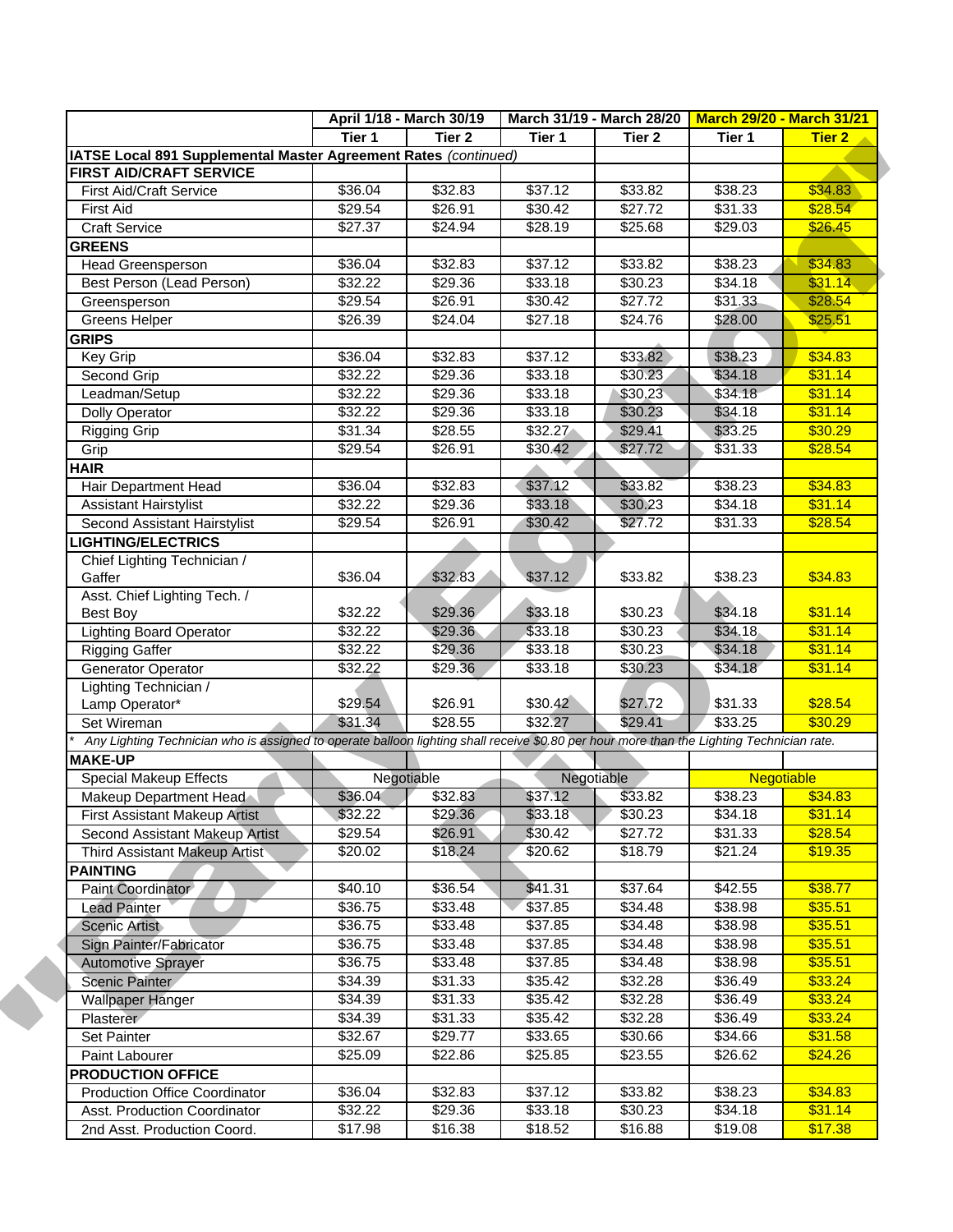|                                                                 | April 1/18 - March 30/19 |                     | March 31/19 - March 28/20   March 29/20 - March 31/21 |                 |            |               |
|-----------------------------------------------------------------|--------------------------|---------------------|-------------------------------------------------------|-----------------|------------|---------------|
|                                                                 | Tier 1                   | Tier 2              | Tier 1                                                | Tier 2          | Tier 1     | <b>Tier 2</b> |
| IATSE Local 891 Supplemental Master Agreement Rates (continued) |                          |                     |                                                       |                 |            |               |
| <b>PROPS</b>                                                    |                          |                     |                                                       |                 |            |               |
| <b>Property Master</b>                                          | \$36.04                  | \$32.83             | \$37.12                                               | \$33.82         | \$38.23    | \$34.83       |
| <b>Assistant Property Master</b>                                | \$35.15                  | \$32.03             | \$36.21                                               | \$32.99         | \$37.30    | \$33.98       |
| Props Buyer                                                     | \$32.09                  | \$29.23             | \$33.05                                               | \$30.11         | \$34.04    | \$31.01       |
| Props                                                           | \$29.54                  | \$26.91             | \$30.42                                               | \$27.72         | \$31.33    | \$28.54       |
| <b>SCRIPT SUPERVISORS / CONTINUITY COORDINATOR</b>              |                          |                     |                                                       |                 |            |               |
| Script Supevisor/                                               |                          |                     |                                                       |                 |            |               |
| <b>Continuity Coordinator</b>                                   | \$36.04                  | \$32.83             | \$37.12                                               | \$33.82         | \$38.23    | \$34.83       |
| Assistant to Script Supervisor/                                 |                          |                     |                                                       |                 |            |               |
| <b>Continuity Coordinator</b>                                   | \$20.32                  | \$18.52             | \$20.93                                               | \$19.07         | \$21.56    | \$19.65       |
| <b>SET DECORATING</b>                                           |                          |                     |                                                       |                 |            |               |
| Set Decorator                                                   | \$36.04                  | \$32.83             | \$37.12                                               | \$33.82         | \$38.23    | \$34.83       |
| <b>Assistant Set Decorator</b>                                  | \$33.43                  | \$30.45             | \$34.43                                               | \$31.37         | \$35.46    | \$32.31       |
| Set Buyer                                                       | \$31.34                  | \$28.55             | \$32.27                                               | \$29.41         | \$33.25    | \$30.29       |
| <b>Lead Dresser</b>                                             | \$30.41                  | \$27.71             | \$31.32                                               | \$28.54         | \$32.26    | \$29.39       |
| On-Set Dresser                                                  | \$30.41                  | \$27.71             | \$31.32                                               | \$28.54         | \$32.26    | \$29.39       |
|                                                                 | \$29.54                  | \$26.91             | \$30.42                                               | \$27.72         | \$31.33    | \$28.54       |
| Set Dresser                                                     |                          |                     |                                                       |                 |            |               |
| Draper/Upholsterer                                              | \$29.54                  | \$26.91             | \$30.42                                               | \$27.72         | \$31.33    | \$28.54       |
| <b>Assistant Set Dresser</b>                                    | \$24.48                  | \$22.30             | \$25.22                                               | \$22.98         | \$25.97    | \$23.67       |
| <b>SOUND</b>                                                    |                          |                     |                                                       |                 |            |               |
| Mixer (Production and Dubbing)                                  | \$46.89                  | \$42.72             | \$48.29                                               | \$44.00         | \$49.74    | \$45.32       |
| <b>Boom Operator</b>                                            | $\sqrt{$39.40}$          | \$35.90             | \$40.58                                               | \$36.97         | \$41.80    | \$38.08       |
| Sound Assistant                                                 | \$29.54                  | \$26.91             | \$30.42                                               | \$27.72         | \$31.33    | \$28.54       |
| <b>Public Address Operator</b>                                  | \$29.54                  | \$26.91             | \$30.42                                               | \$27.72         | \$31.33    | \$28.54       |
| Playback Operator                                               | \$29.54                  | \$26.91             | \$30.42                                               | \$27.72         | \$31.33    | \$28.54       |
| Sound Maintenance                                               | \$29.54                  | \$26.91             | \$30.42                                               | \$27.72         | \$31.33    | \$28.54       |
| <b>SPECIAL EFFECTS</b>                                          |                          |                     |                                                       |                 |            |               |
| Special Effects Coordinator                                     | \$39.83                  | \$36.29             | \$41.03                                               | \$37.38         | \$42.26    | \$38.51       |
| <b>First Assistant Special Effects</b>                          | \$36.04                  | \$32.83             | \$37.12                                               | \$33.82         | \$38.23    | \$34.83       |
| Special Effects Assistant                                       | \$31.34                  | \$28.55             | \$32.27                                               | \$29.41         | \$33.25    | \$30.29       |
| <b>Special Effects Labourer</b>                                 | \$25.09                  | \$22.86             | $$25.\overline{85}$                                   | \$23.55         | \$26.62    | \$24.26       |
| <b>VIDEO</b>                                                    |                          |                     |                                                       |                 |            |               |
| Video Sound Mixer                                               | \$36.04                  | \$32.83             | \$37.12                                               | \$33.82         | \$38.23    | \$34.83       |
| Video Lighting Director                                         | \$36.04                  | \$32.83             | \$37.12                                               | \$33.82         | \$38.23    | \$34.83       |
| Video Script Supervisor                                         | \$36.04                  | \$32.83             | \$37.12                                               | \$33.82         | \$38.23    | \$34.83       |
| Colourist                                                       | \$36.04                  | \$32.83             | \$37.12                                               | \$33.82         | \$38.23    | \$34.83       |
| <b>VISUAL EFFECTS</b>                                           |                          |                     |                                                       |                 |            |               |
| VFX Artists (Weekly Flat Rate - up to 12 Hours/Day)             |                          |                     |                                                       |                 |            |               |
| VFX Artist - Level 1                                            | \$1,775.04               | \$1,775.04          | \$1,828.29                                            | \$1,828.29      | \$1,883.14 | \$1,883.14    |
| VFX Artist - Level 2                                            | \$1,648.25               | \$1,648.25          | \$1,697.70                                            | \$1,697.70      | \$1,748.63 | \$1,748.63    |
| VFX Artist - Level 3                                            | \$1,354.05               | \$1,354.05          | \$1,394.67                                            | \$1,394.67      | \$1,436.51 | \$1,436.51    |
| VFX Technicians (Weekly Flat Rate - up to 12 Hours/Day)         |                          |                     |                                                       |                 |            |               |
| VFX Technician - Level 1                                        | \$1,648.25               | \$1,648.25          | \$1,697.70                                            | \$1,697.70      | \$1,748.63 | \$1,748.63    |
| VFX Technician - Level 2                                        | \$1,354.05               |                     |                                                       |                 | \$1,436.51 |               |
|                                                                 |                          | \$1,354.05          | \$1,394.67                                            | \$1,394.67      |            | \$1,436.51    |
| VFX Artists (Hourly rate for overtime purposes)                 |                          |                     |                                                       |                 |            |               |
| VFX Artist - Level 1                                            | \$25.36                  | \$25.36             | \$26.12                                               | $\sqrt{$26.12}$ | \$26.90    | \$26.90       |
| VFX Artist - Level 2                                            | \$23.55                  | \$23.55             | \$24.25                                               | \$24.25         | \$24.98    | \$24.98       |
| VFX Artist - Level 3                                            | \$19.34                  | \$19.34             | \$19.92                                               | \$19.92         | \$20.52    | \$20.52       |
| VFX Technicians (Hourly rate for overtime purposes)             |                          |                     |                                                       |                 |            |               |
| VFX Technician - Level 1                                        | \$23.55                  | $\overline{$}23.55$ | \$24.25                                               | \$24.25         | \$24.98    | \$24.98       |
| VFX Technician - Level 2                                        | \$19.34                  | \$19.34             | \$19.92                                               | \$19.92         | \$20.52    | \$20.52       |